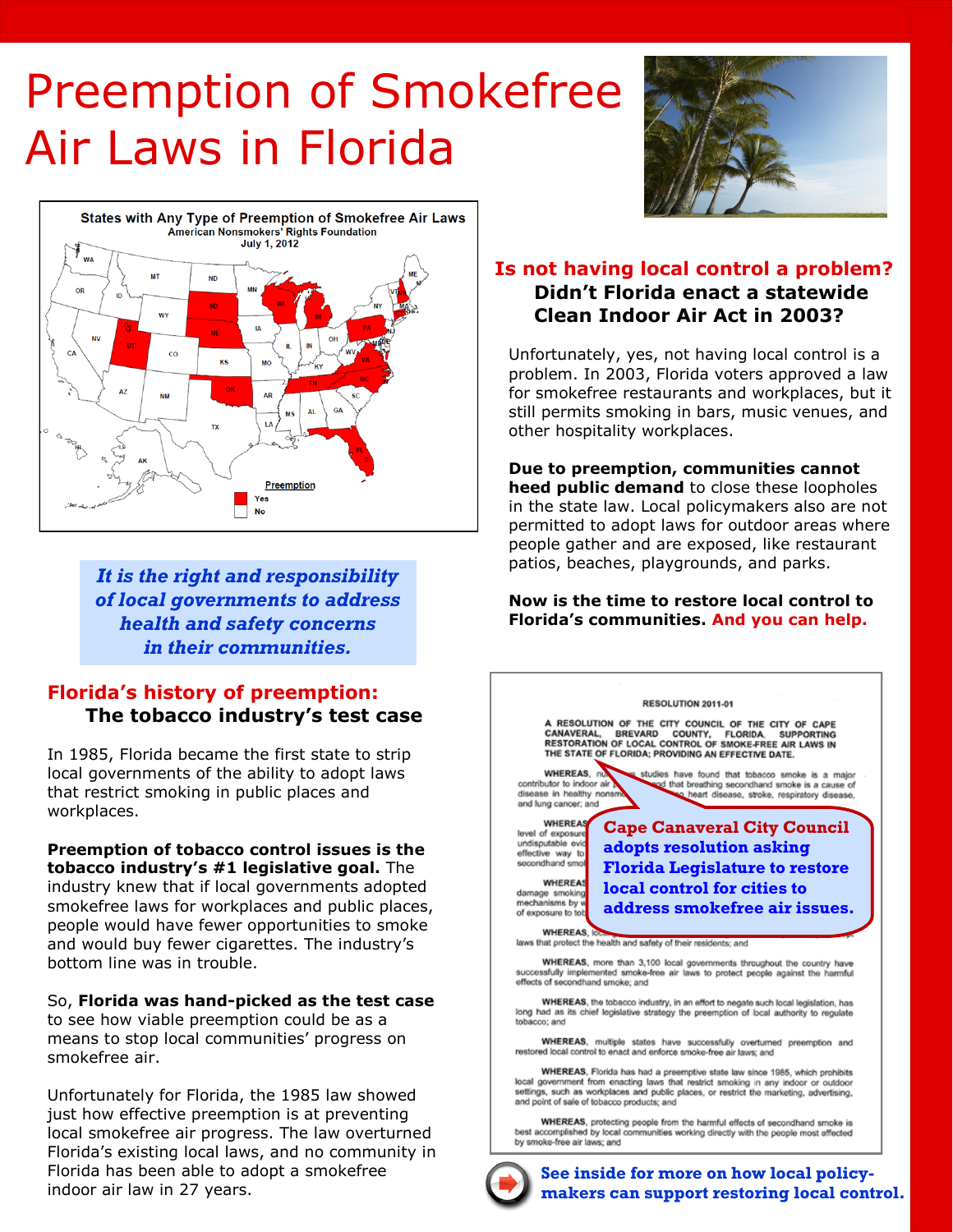www.protectlocalcontrol.org



**Florida has been left behind and the gap is growing...** 

#### *64.4%* **of the U.S has stronger smokefree air laws than Florida.**

# **The Health Impact of Preemption on Florida's Communities**

Secondhand smoke exposure remains a leading cause of preventable death and disease in the United States.

#### **Employees in many Florida worksites are still breathing toxic tobacco smoke on the job.**

According to the Florida Department of Health, Floridians who report they are still exposed to secondhand smoke in the workplace include 21.6% of Hispanics, 17.0% of African Americans, and 8.7% of Whites.

While communities around the country have been making progress to protect their workers and the public from secondhand smoke exposure, **Florida communities have been unable to take action and are now dangerously behind the curve.** 

ANR has heard from bartenders and musicians in Florida who want the air to clear in bars; restaurant patrons who want breathe easy when dining on patios; and city council members who want to heed their local coalition's call for cleaner, healthier recreation areas like parks and beaches.

**The time has come for Florida to restore local control** so local elected officials can work with their communities to adopt smokefree air laws that help create cleaner, healthier, more vibrant places to work and play.



*Thousands of workers in Florida are still exposed to secondhand smoke on the job.*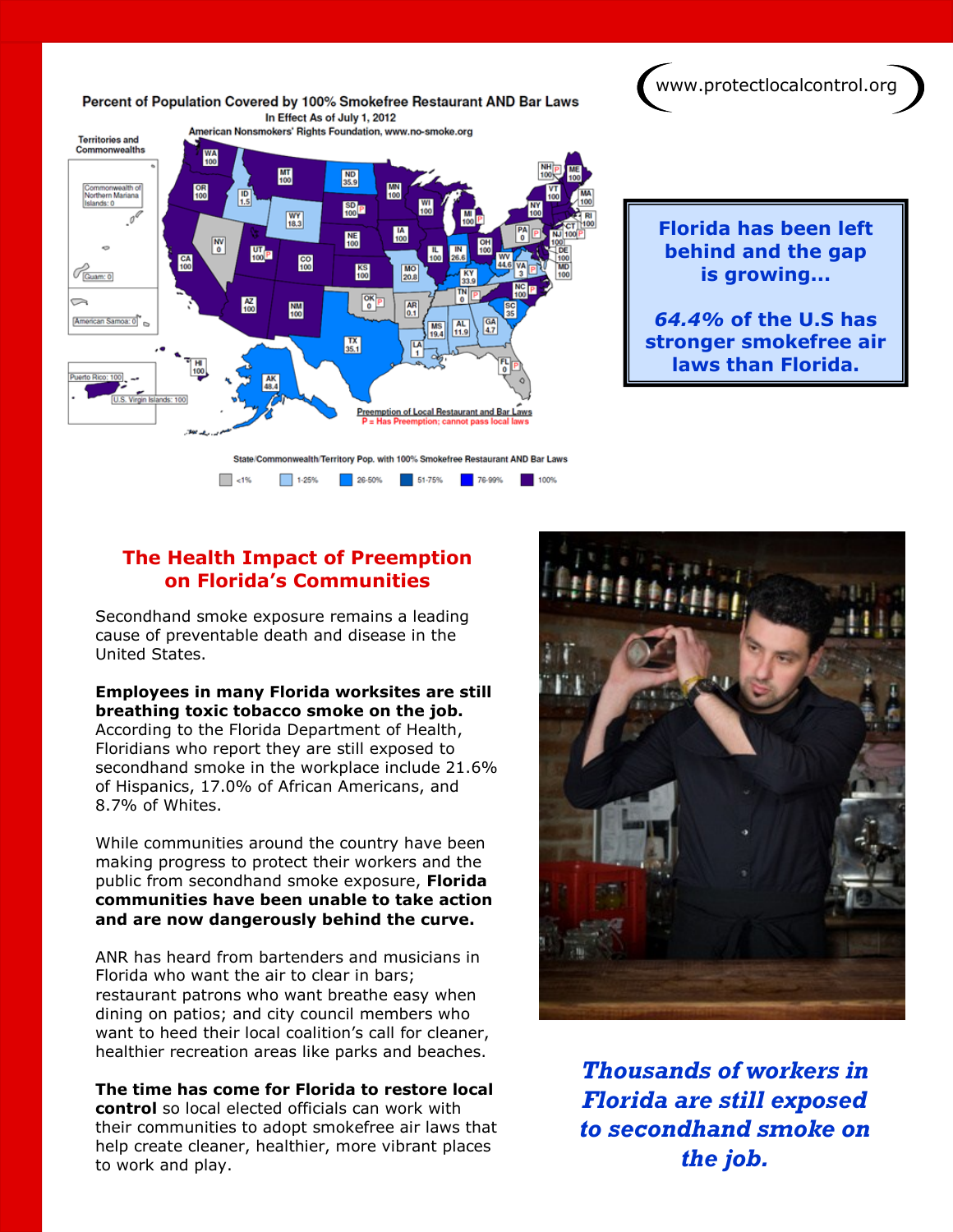## **Why is restoring local control important?**

Local control lets local policymakers respond to their communities' demands for protection from secondhand smoke exposure where they work and play.

#### **Meaningful community change:**

Local control is powerful because a change process occurs as a community debates the issue of secondhand smoke exposure. The community gains an increased understanding of the health risks associated with secondhand smoke, resulting in strong community support for a law protecting everyone's health.

#### **Ease of enactment:**

Strong, effective smokefree air laws are much easier to enact at the community level because local policymakers are most responsive to the concerns of their constituents and are less influenced by tobacco industry lobbyists and campaign contributions.

#### **Ease of enforcement:**

Laws enacted at the local level are also easier to enforce. The community understands why the law is needed, so compliance rates are generally higher, and enforcement agencies are more accessible and responsive.

# **Tobacco Industry Promotion of Preemption**

"By introducing preemptive statewide legislation **we can shift the battle away from the community** level back to the state legislatures where we are on stronger ground."

*-Tina Walls, Philip Morris, July 1994*

"We could never win at the local level...So the Tobacco Institute and **tobacco companies' first priority has always been to preempt the field**, preferably to put it all on a federal level, but if they can't do that, at least on the state level."

 *-Victor L. Crawford, Tobacco Institute, 1995*

"While we're not married to any particular form of preemption language, **we're dead serious about achieving preemption in all 50 states.**"

*-Tina Walls, Philip Morris, July 1994*

# **What can local policymakers do to help restore local control?**

#### *Did you know?*

Because of preemption, Florida communities cannot adopt laws to bring smokefree air to:

- **Bars**
- Restaurant and bar patios
- Music venues
- Outdoor workplaces
- **Beaches**
- Parks
- Recreation areas
- Healthcare campuses

or any other indoor or outdoor public places or workplaces not covered by the 2003 Florida Clean Indoor Air Act.

#### **A City Council or County Commission can support restoring local control in several ways:**

- **Sign a "Resolution to Restore Local Control"**  that asks the Legislature to return local control. You can find a sample resolution on the Florida page of www.protectlocalcontrol.org.
- Ask the **Florida League of Cities** to adopt a policy position on local control for smokefree air.
- **Collaborate with local tobacco control coalitions** and public health groups to increase awareness and public demand for local control.
- **Contact your state legislators** to discuss how restoring the right to address tobacco control concerns benefits communities and is an appropriate and needed function of local government.

After a preemptive law is enacted, it can take many years of planning and strategic effort to restore local control. **Today is a great day to start lending your support to the effort!**

 $\rightarrow$  Call ANR at 510-841-3032 for assistance and sample materials.